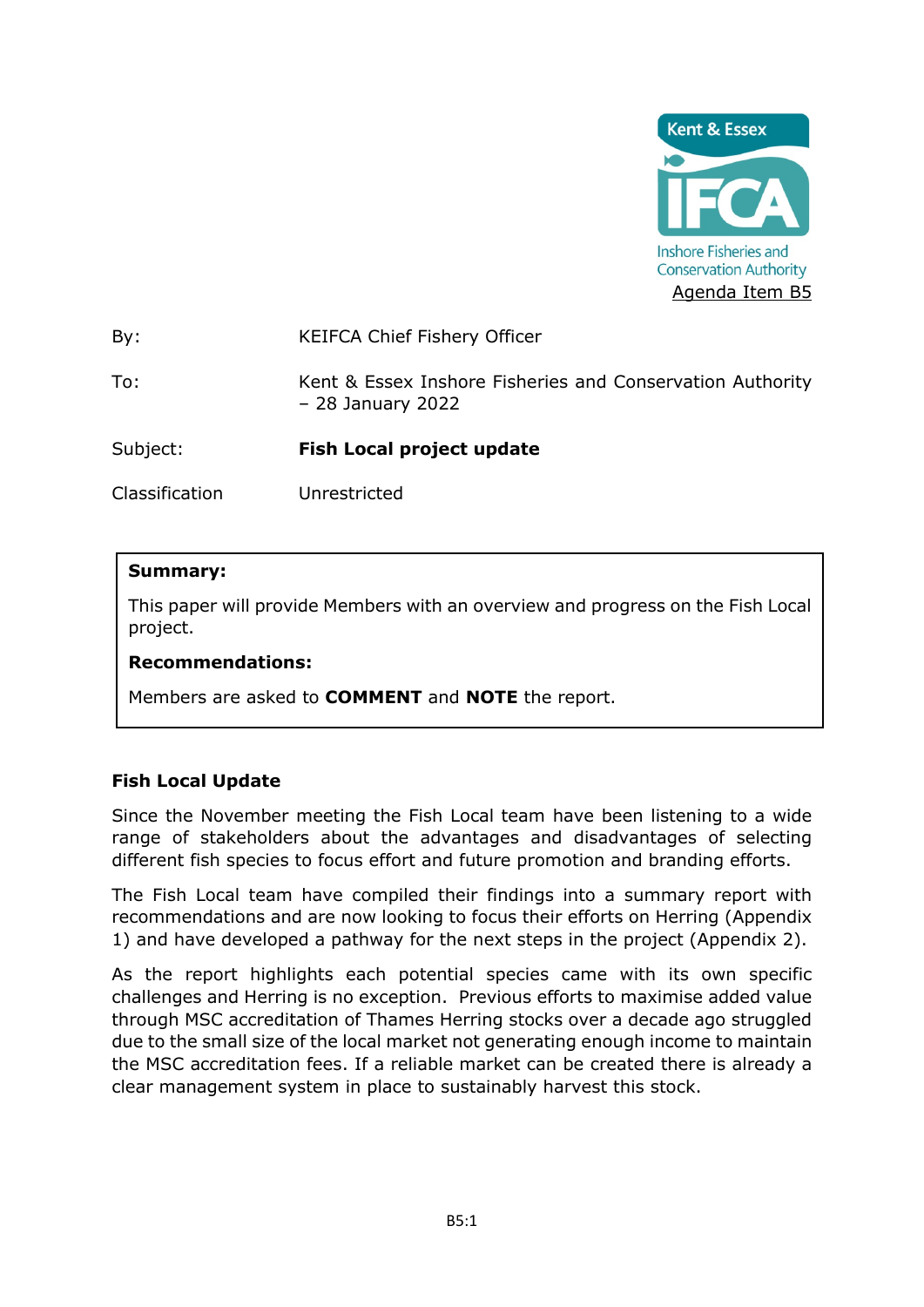# **Thames-Blackwater herring background information**

#### *Herring stocks in the North Sea*

The North Sea herring are managed as one stock as they all spawn in the autumn, however, research has shown that the North Sea herring stock is in fact a complex of three separate herring stocks each with separate spawning grounds, migration patterns and nursery areas. These three herring stocks mix as adults and juveniles and are caught together in the North Sea herring fishery (which is why they are thus managed as one stock).

Inshore stocks like Thames and Wash (other similar stocks are found scattered around Europe) form a separate sub-species of herring and spawn in the spring. These herring have a smaller length at age and fewer vertebrae than the Atlantic herring and are physically more similar to the Pacific herring. Tagging experiments indicate that the Thames Estuary herring stock is self-contained unit, which does not show significant mixing with other similar stocks in nearby areas Wood (1981). They are recruited to the fishery in their third year and start spawning when they are three years old.

Thames or Blackwater herring spawn exclusively within the Thames estuary late February to early May probably depending on water temperature. Spawning takes place in a number of locations. One of the most important sites is Eagle Bank, but other sites probably exist including Herne Bay off the Kent coast. Dependent on water temperature, larvae hatch and metamorphose to acquire the adult form by July-August.

# *Brief history of fishing for herring in the Thames*

Herring have been caught in the Thames Estuary for centuries, but the so-called Blackwater stock, also referred to as Thames Estuary herring, was not recognised as separate from the North Sea stock until the early 1800s (Wood, 1981). Mature Thames herring are small when compared to North Sea herring and, therefore, their catches could not compete successfully in the local markets. Only when the East Anglian herring fishery began to collapse in 1955 and there was a shortage of North Sea herring could Blackwater herring be sold without any difficulty.

Fishing capacity grew and by 1968 some 22 trawlers and driftnet vessels were targeting the stock; catches peaked at 606 t in the 1972-1973 season. A series of poor year classes followed and, as the stock declined, catch restrictions were implemented. However, the stock continued to decline and eventually the fishery was closed during winter 1979. The fishery was reopened in winter 1980 after a research survey identified clear signs of stock recovery.

At the start of the 1988-1989 fishing season, a redefined area for a licenced, driftnet-only herring fishery was introduced in the Thames Estuary. Herring caught inside this area were considered to belong to the Blackwater spring-spawning